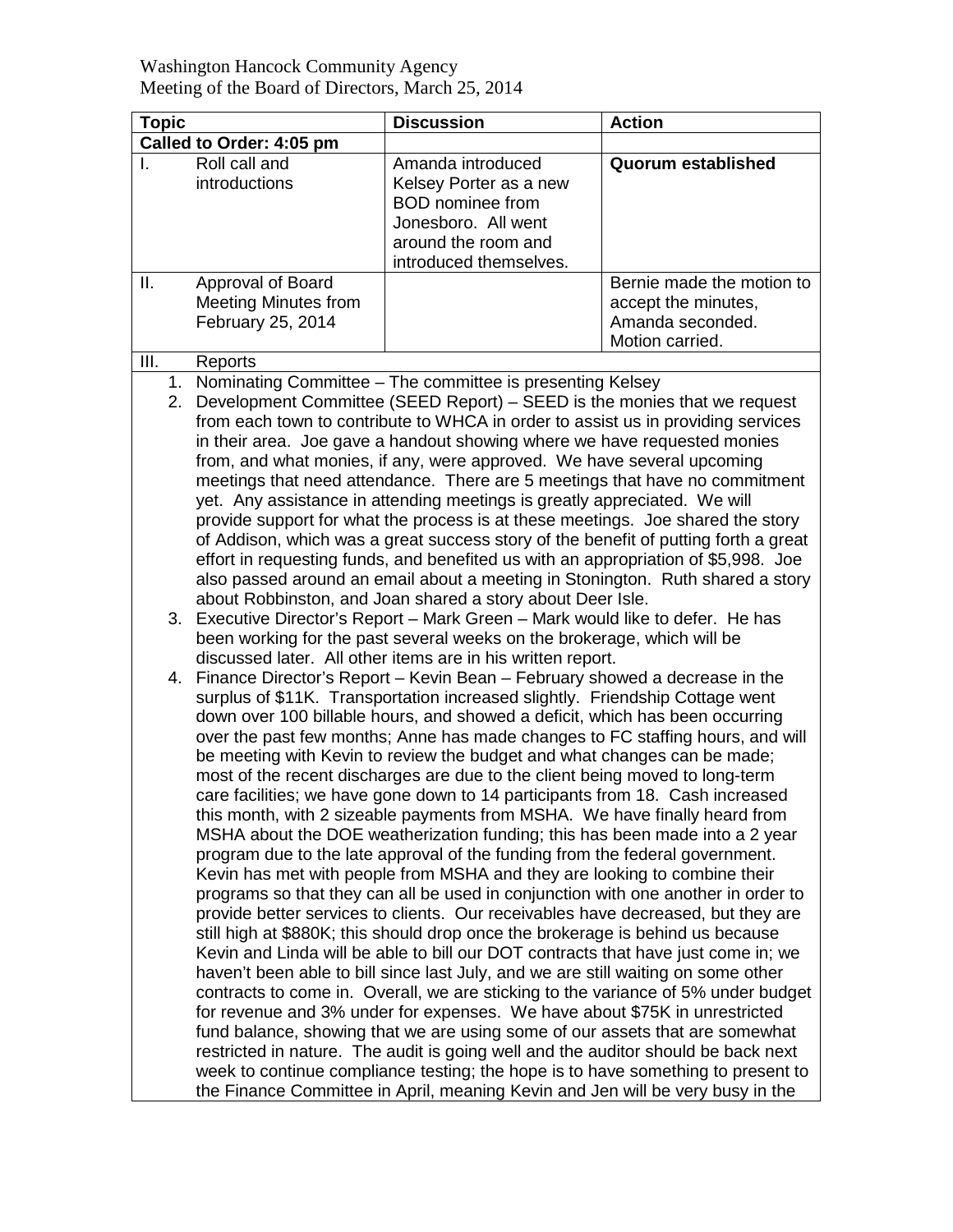|     | next few weeks. The question was asked about a status update of HHG. Mark<br>answered and stated that we have an employee working on the loan portfolio,<br>and she is doing a great job in collections. We have brought in the services of a<br>collections attorney, and he is working on the delinquent loans and taking them<br>to court as necessary. It is difficult to fix more than 2-3 cars per month, and Mark<br>has met with Stanley Subaru and we are going to start purchasing the used<br>vehicles that they do not want to sell on their lot. The intent is to get these before<br>they go to auction. They will evaluate the vehicle and if they don't want to sell it<br>they will let us take it and look it over so that we can make a better decision<br>about whether or not to purchase the vehicle. We do not have that option at the<br>auction site because the decision has to be made quickly. Martha and Amanda<br>offered to help with other dealers when we want to make that step.<br>5. Written Reports<br>a. LiHEAP - how do we know if we have to deny an application? A lot of<br>times it is due to a lack of paperwork. This year it has been the social<br>security cards. MSHA is requiring a copy of the card, and many people<br>don't have that. It takes a long time to get the duplicate card, and MSHA<br>is allowing a letter from the Social Security office in its place. If the<br>paperwork is sent in, the denial can be reversed. More appointments<br>were in Machias this year, partly because people can choose where they<br>want to have their appointment.<br>b. Housing and Energy Services<br><b>Friendship Cottage</b><br>C.<br><b>Incubator Without Walls</b><br>d.<br>Veteran's Program<br>е.<br><b>Transportation Director's Report</b><br>f.<br>Development and Community Services<br>g. |                                                                                                                                                     |                                                                                                                          |  |
|-----|------------------------------------------------------------------------------------------------------------------------------------------------------------------------------------------------------------------------------------------------------------------------------------------------------------------------------------------------------------------------------------------------------------------------------------------------------------------------------------------------------------------------------------------------------------------------------------------------------------------------------------------------------------------------------------------------------------------------------------------------------------------------------------------------------------------------------------------------------------------------------------------------------------------------------------------------------------------------------------------------------------------------------------------------------------------------------------------------------------------------------------------------------------------------------------------------------------------------------------------------------------------------------------------------------------------------------------------------------------------------------------------------------------------------------------------------------------------------------------------------------------------------------------------------------------------------------------------------------------------------------------------------------------------------------------------------------------------------------------------------------------------------------------------------------------------------------------------------------------|-----------------------------------------------------------------------------------------------------------------------------------------------------|--------------------------------------------------------------------------------------------------------------------------|--|
|     |                                                                                                                                                                                                                                                                                                                                                                                                                                                                                                                                                                                                                                                                                                                                                                                                                                                                                                                                                                                                                                                                                                                                                                                                                                                                                                                                                                                                                                                                                                                                                                                                                                                                                                                                                                                                                                                            |                                                                                                                                                     |                                                                                                                          |  |
| IV. | Items for Board Action<br>1. To appoint Kelsey                                                                                                                                                                                                                                                                                                                                                                                                                                                                                                                                                                                                                                                                                                                                                                                                                                                                                                                                                                                                                                                                                                                                                                                                                                                                                                                                                                                                                                                                                                                                                                                                                                                                                                                                                                                                             |                                                                                                                                                     | 1. Amanda made the                                                                                                       |  |
| 2.  | Porter to the BOD as a<br>private sector<br>representative from<br>Washington County.<br>To authorize the ED to                                                                                                                                                                                                                                                                                                                                                                                                                                                                                                                                                                                                                                                                                                                                                                                                                                                                                                                                                                                                                                                                                                                                                                                                                                                                                                                                                                                                                                                                                                                                                                                                                                                                                                                                            | 2. We had started out                                                                                                                               | motion to accept,<br>David seconded.<br>Motion passed.<br>2. Martha made the<br>motion to                                |  |
|     | submit an RFP to<br>provide Transportation<br><b>Brokerage Services in</b><br>Washington and<br><b>Hancock Counties.</b>                                                                                                                                                                                                                                                                                                                                                                                                                                                                                                                                                                                                                                                                                                                                                                                                                                                                                                                                                                                                                                                                                                                                                                                                                                                                                                                                                                                                                                                                                                                                                                                                                                                                                                                                   | working with 2 other<br>agencies to work<br>cooperatively as one<br>organization. As we got<br>into the process we all                              | authorize, Bernie<br>seconded. Motion<br>passed.<br>3. Howard made the<br>motion to table                                |  |
| 3.  | To review the WHCA<br><b>Five Year Development</b><br>Plan as prepared by the<br>Development<br>Committee.                                                                                                                                                                                                                                                                                                                                                                                                                                                                                                                                                                                                                                                                                                                                                                                                                                                                                                                                                                                                                                                                                                                                                                                                                                                                                                                                                                                                                                                                                                                                                                                                                                                                                                                                                 | realized this was not<br>plausible, but we are all<br>still working together, and<br>will be purchasing the<br>software together, as well           | approval of the<br>plan to the next<br>meeting, Martha<br>seconded. Motion<br>passed.                                    |  |
| 4.  | To appoint a sub-<br>committee of the<br>Development<br>Committee to develop a<br>fund raising program<br>based on the "Heifer                                                                                                                                                                                                                                                                                                                                                                                                                                                                                                                                                                                                                                                                                                                                                                                                                                                                                                                                                                                                                                                                                                                                                                                                                                                                                                                                                                                                                                                                                                                                                                                                                                                                                                                             | as other cost saving<br>collaborations. Jay<br>Martin, former WHCA<br>grant writer, was hired to<br>help write the 78-page<br>RFP. We are competing | 4. Bernie made the<br>motion to approve<br>the Bucket of Nails<br>sub-committee of<br>the Development<br>Committee, Ruth |  |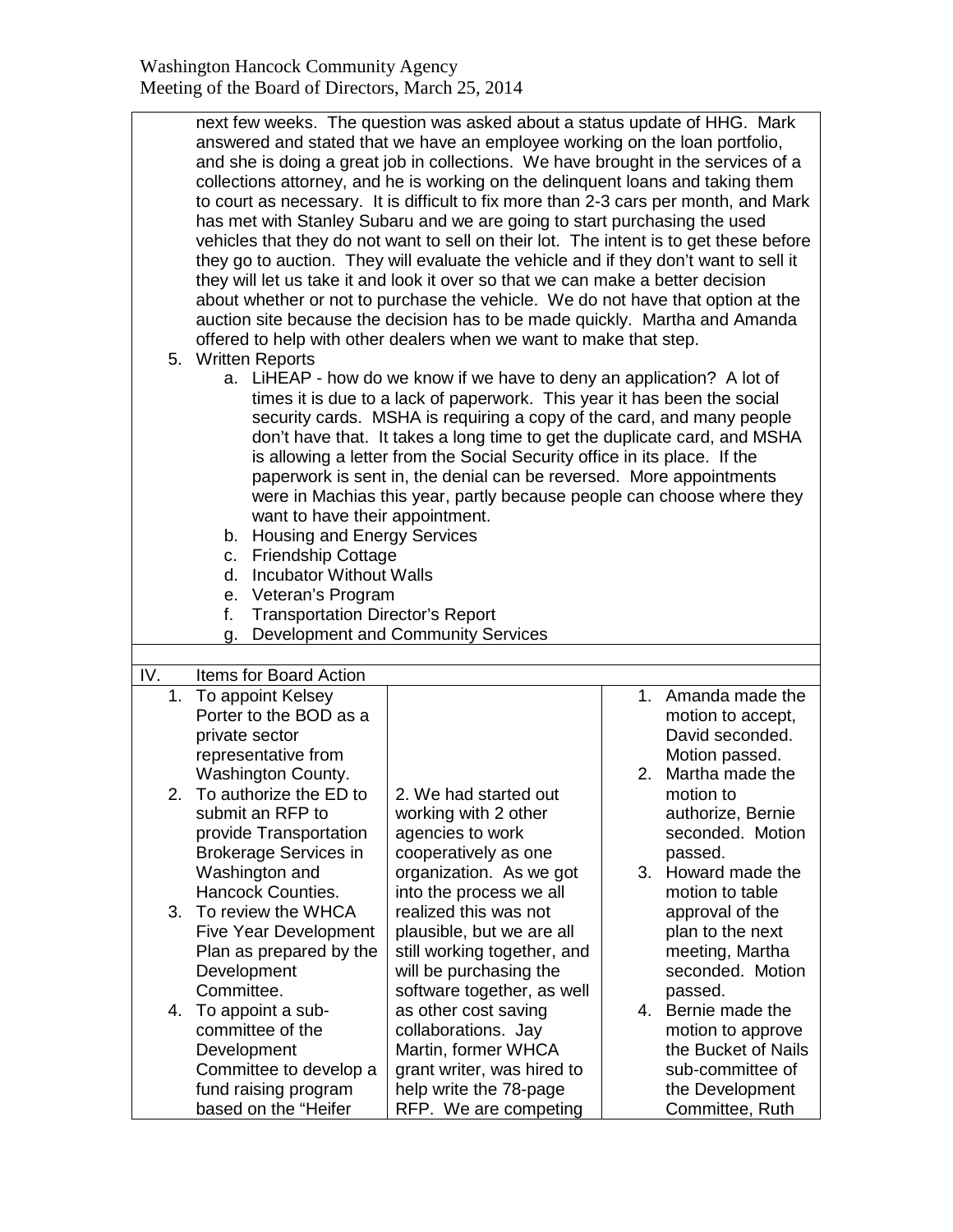|    | Project" model.        | against 3 other agencies,                         | seconded. Motion                |
|----|------------------------|---------------------------------------------------|---------------------------------|
| 5. | To discuss proposed    | including CTS, Access to                          | passed.                         |
|    | amendments to the      | Care, and Logisticare.                            | 5. Brent made a                 |
|    | <b>WHCA Investment</b> | We doubt CTS will get it                          | motion to keep our              |
|    | Policy.                | because of their current                          | investment the                  |
|    |                        | issues, and Logisticare is                        | way it is, Howard               |
|    |                        | working in York County                            | seconded. Motion                |
|    |                        | where the CAP agency is                           | failed 5 for, 7                 |
|    |                        | no longer providing                               | against.                        |
|    |                        | transportation because of                         |                                 |
|    |                        | the issues with that                              | Ruth made the motion to         |
|    |                        | brokerage, and Access to                          | Amend the Board's               |
|    |                        | Care has never had a                              | <b>Endowment Policy as</b>      |
|    |                        | contract in Maine.                                | follows: to work with Bar       |
|    |                        |                                                   | <b>Harbor Trust Services to</b> |
|    |                        | Linda Belfiore: Our                               | change, over the next 3         |
|    |                        | proposal is at the                                | years, the investment           |
|    |                        | maximum, allowing for                             | policy of WHCA to divest        |
|    |                        | start-up costs and                                | itself permanently of           |
|    |                        | expansion of services.                            | companies whose primary         |
|    |                        | We are hoping to regain                           | focus is the production of      |
|    |                        | clients that were lost due                        | fossil fuels and to insure      |
|    |                        | to CTS issues. Linda                              | that future investments         |
|    |                        | gave statistics on the                            | reflect the Board's             |
|    |                        | trips. The price tag on                           | commitment to maximize          |
|    |                        | this is a little over \$3M.                       | the returns for the benefit     |
|    |                        | As a broker we will be                            | of the clients served.          |
|    |                        | providing our own                                 | Bernie seconded. The            |
|    |                        | services (transportation),                        | motion passed with 9 yes,       |
|    |                        | and will contract with the                        | 4 no, 1 abstention.             |
|    |                        | only other provider in our                        |                                 |
|    |                        | region, West's in                                 | David made the motion to        |
|    |                        | Washington County. We                             | amend the above motion          |
|    |                        | will also contract with                           | to charge the Finance           |
|    |                        | several taxi companies.                           | Committee with clarifying       |
|    |                        | We will be paid at the                            | the above motion.               |
|    |                        | beginning of the month                            | Amendment passed with           |
|    |                        | on a per-member, per-                             | 10 yes, 2 no, 1 abstention.     |
|    |                        | month rate, based on the                          |                                 |
|    |                        | number of eligible                                |                                 |
|    |                        | members at that time.                             |                                 |
|    |                        | We (the brokerage) then                           |                                 |
|    |                        | need to use that money                            |                                 |
|    |                        | to provide services. We<br>will be providing      |                                 |
|    |                        | wheelchair car service in                         |                                 |
|    |                        | place of ambulance                                |                                 |
|    |                        |                                                   |                                 |
|    |                        | transport, with a smaller<br>accessible mini-van. |                                 |
|    |                        | <b>Reliable Rides for Maine</b>                   |                                 |
|    |                        | is the name of the                                |                                 |
|    |                        |                                                   |                                 |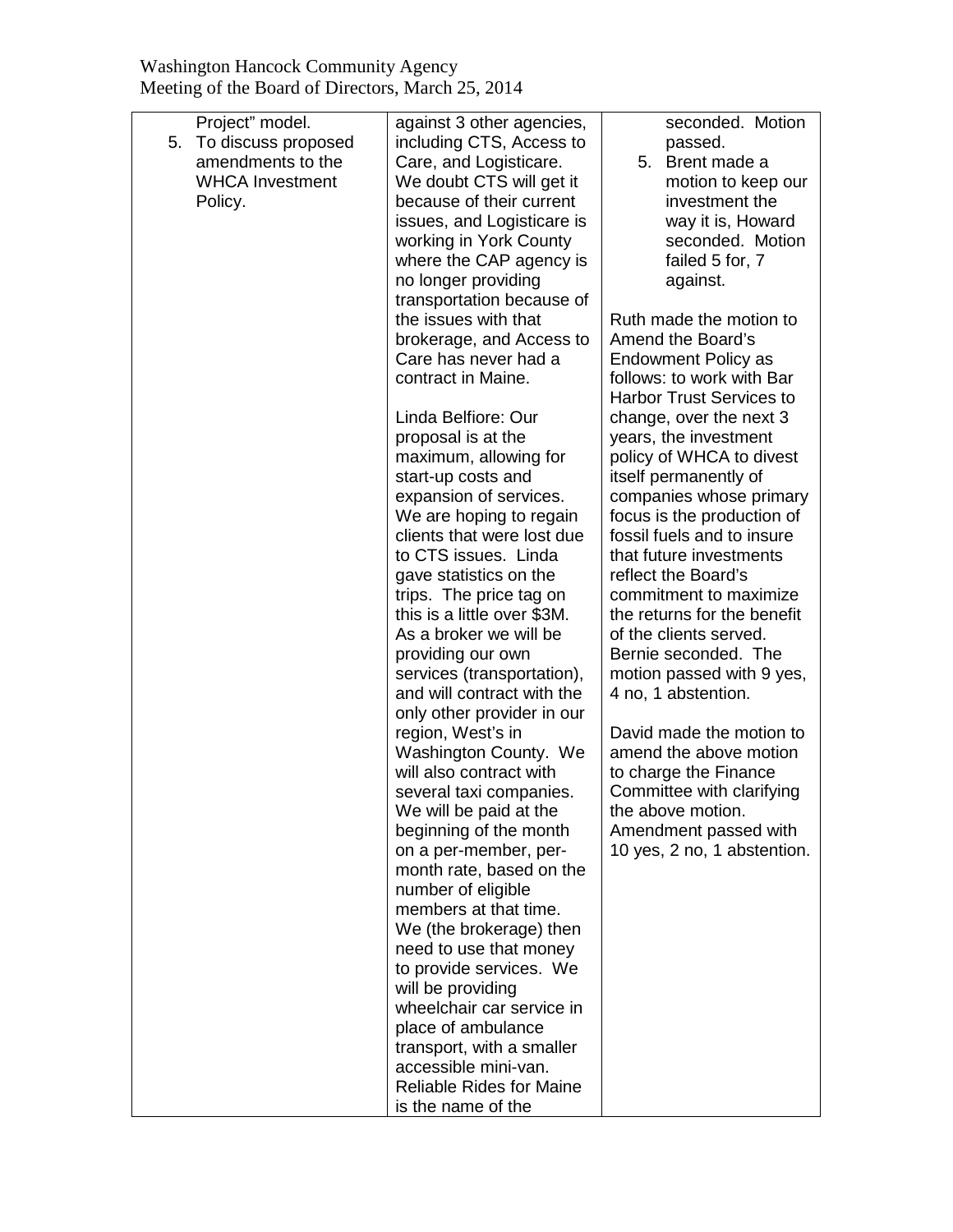| brokerage. Our call         |  |
|-----------------------------|--|
| center CSR will take all of |  |
| the information from the    |  |
| caller, and then put the    |  |
| trip into the system. Our   |  |
| current dispatcher will     |  |
| work for the brokerage,     |  |
| rather than WHCA            |  |
| Transportation services.    |  |
| It eliminates the need for  |  |
| our subcontractors to       |  |
| have that service, and it   |  |
| will be easier for the      |  |
| brokerage to control the    |  |
| trips. We currently have    |  |
| tablets in use for our      |  |
| agency drivers, which       |  |
| eliminate paper, provide    |  |
| for better privacy, and     |  |
| allows for quicker          |  |
| communication.              |  |
| Volunteers are going to     |  |
| remain using paper until    |  |
| we can get them tablets.    |  |
| We feel our chances are     |  |
| good because we've          |  |
| brokered in this area for   |  |
| the last 30 years, we       |  |
| know the clients, and we    |  |
| know the area. We will      |  |
| be moving all current staff |  |
| to the brokerage, and we    |  |
| will advertise for 7 new    |  |
| positions. These            |  |
| positions won't be hired    |  |
| until we know we have       |  |
| the contract, but we have   |  |
| to get the process started  |  |
| now so that we have         |  |
| plenty of time to train.    |  |
| The broker (WHCA) will      |  |
| contract with               |  |
| transportation (WHCA)       |  |
| for services, as well as    |  |
| the other providers in the  |  |
| areas. The dispatcher       |  |
| will use volunteers first,  |  |
| and then will put them out  |  |
| to the other providers.     |  |
| WHCA can only do 25%        |  |
| of all of the rides through |  |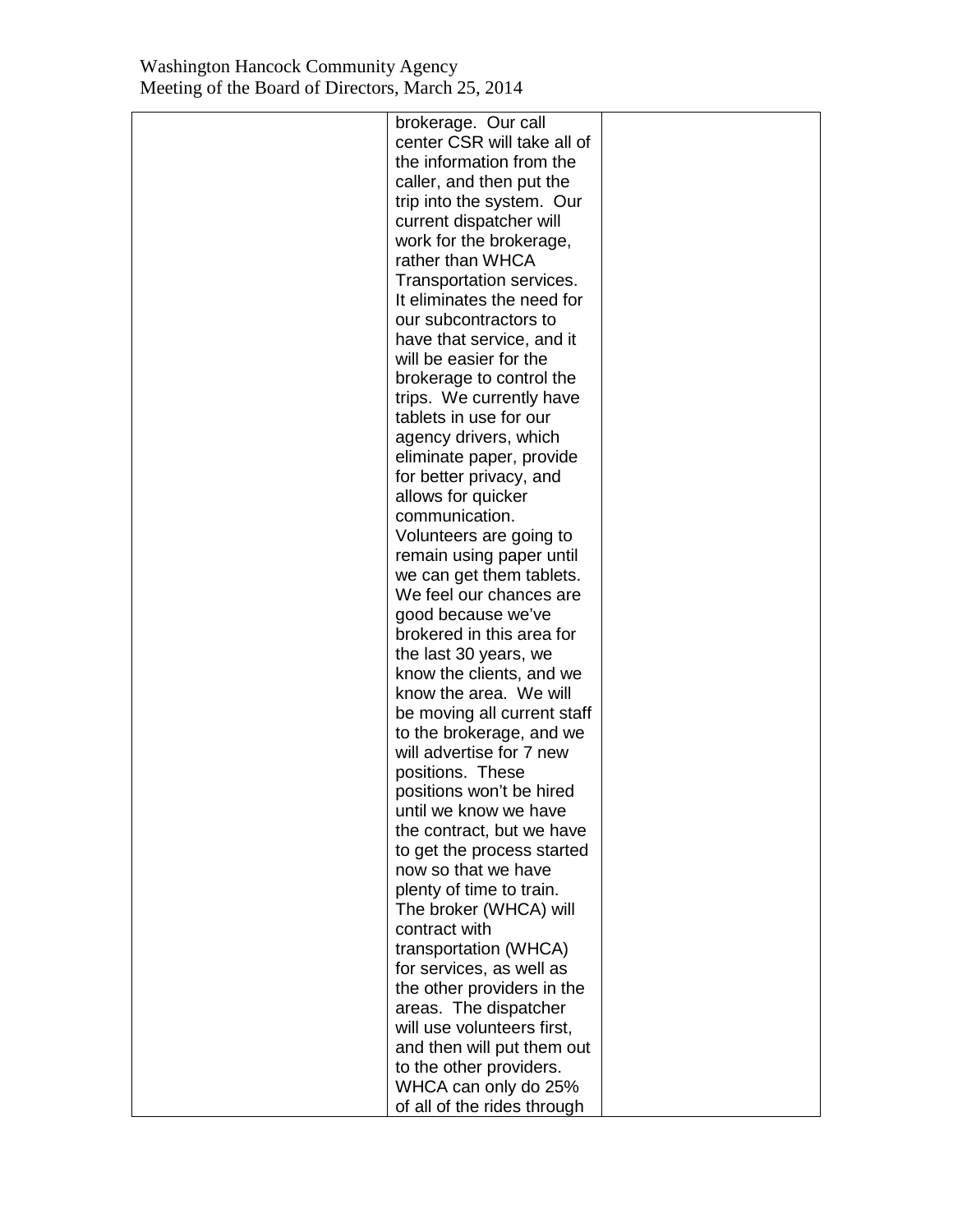| our own transportation       |  |
|------------------------------|--|
| provider. The latter is a    |  |
| condition of the RFP. We     |  |
|                              |  |
| also have to do the trips    |  |
| at the lowest possible       |  |
| rate.                        |  |
| 3. Review of the             |  |
| development plan, goals,     |  |
| and subsequent activities.   |  |
| It was designed with the     |  |
| intent that all people       |  |
| involved with WHCA           |  |
| "must play a significant     |  |
| role in this team effort".   |  |
| Some participation by        |  |
| <b>BOD</b> members is better |  |
|                              |  |
| than no participation, and   |  |
| this is a long-term plan     |  |
| with long-term work          |  |
| ahead of us. The BOD         |  |
| packet includes an           |  |
| "Elevator" Speech, as        |  |
| well as a fact sheet.        |  |
| These are tools intended     |  |
| for you to use when faced    |  |
| with an "ask", or when       |  |
| attending a town meeting.    |  |
| If you sign up to advocate   |  |
| at a town meeting, on the    |  |
| back side of the fact        |  |
| sheet will be something      |  |
| more specific to that town   |  |
| for your reference.          |  |
| Please review the plan       |  |
|                              |  |
| in preparation for a vote    |  |
| to adopt it at April's       |  |
| meeting. The                 |  |
| <b>Development Committee</b> |  |
| is looking for more          |  |
| participation. Ruth, Ron,    |  |
| and Nikki will participate.  |  |
| <b>Great thanks to Sarah</b> |  |
| Nugent for her work on       |  |
| this, as well as Joe for his |  |
| participation in getting     |  |
| this together.               |  |
| 4. The Heifer Project        |  |
| allows people to             |  |
| purchase food items for      |  |
| others, where we would       |  |
| have them purchase           |  |
|                              |  |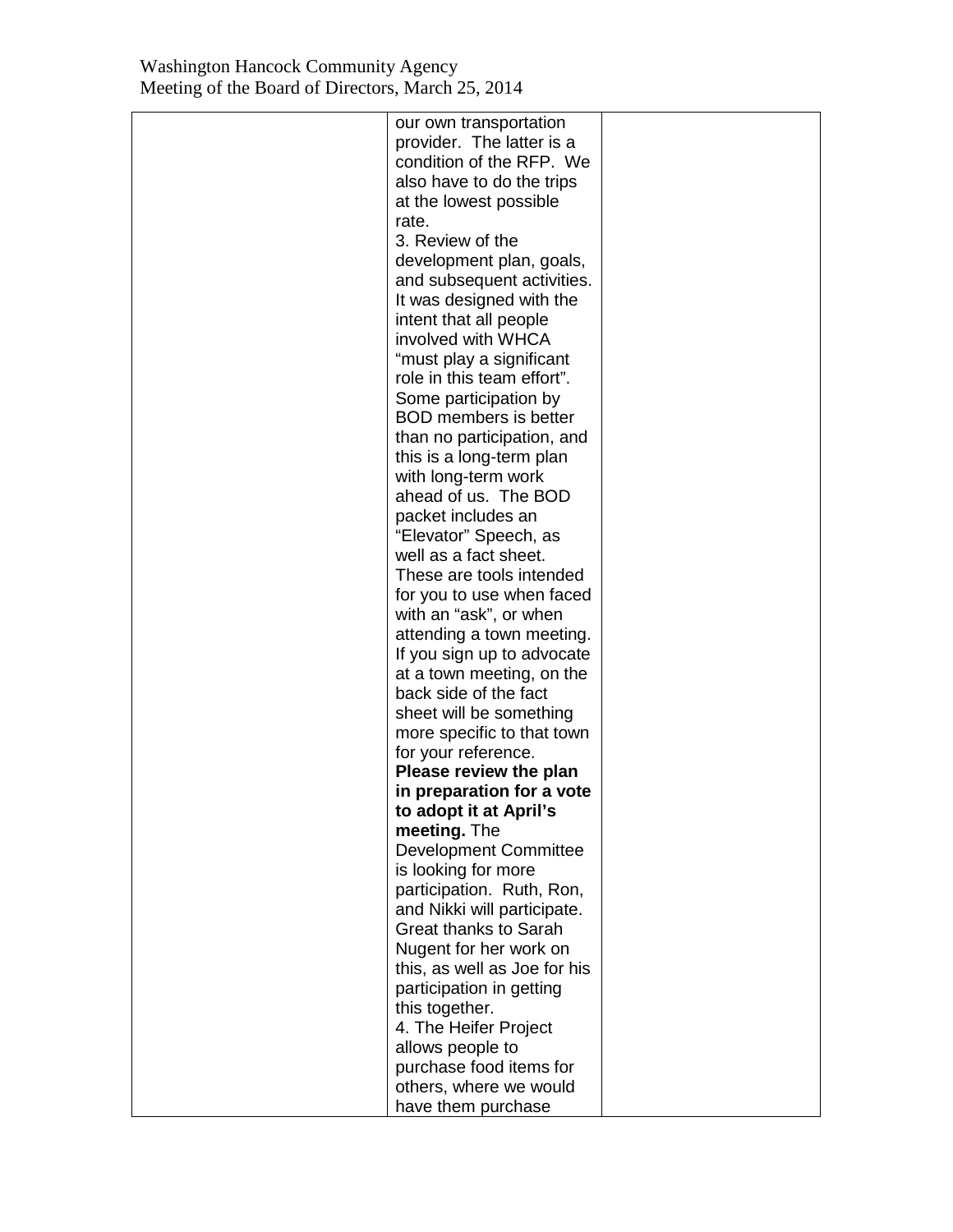| nails, gallons of oil, etc.  |  |
|------------------------------|--|
| for our programs to use      |  |
| for our clients. The other   |  |
| part of the project is that  |  |
| the receiver would have      |  |
| to do something to pay       |  |
| back, such as volunteer      |  |
| hours. The Development       |  |
| Committee would like an      |  |
| ad hoc committee to help     |  |
| brainstorm possibilities.    |  |
| Martha, Joan, Howard,        |  |
| Ron, and Craig will make     |  |
| up the sub-committee.        |  |
| 5. The conversation has      |  |
| to do with whether we will   |  |
| divest our investment        |  |
| portfolio of fossil fuel     |  |
| companies. There has         |  |
| been a lot of conversation   |  |
| over the past month          |  |
| regarding this issue. At     |  |
| the Finance Committee        |  |
| there were 3 options         |  |
| mentioned. Option 1 is       |  |
| Yes, Option 2 is No, and     |  |
| Option 3 is a combination    |  |
| of these. The crux of the    |  |
| issue is that we received    |  |
| \$1M for an endowment,       |  |
| and we are only allowed      |  |
| to use the proceeds,         |  |
| around \$50K per year, for   |  |
| people in crisis. A          |  |
| concern that arose was       |  |
| that the portfolio had an    |  |
| increasing percentage of     |  |
| investments in fossil        |  |
| fuels. We are charged        |  |
| with getting the biggest     |  |
| return for our clients.      |  |
| What if next year there is   |  |
| a proposal? BHBT will        |  |
| find something else that     |  |
| will be as profitable; there |  |
| has to be an                 |  |
| understanding that this is   |  |
| a one-time thing and that    |  |
| this won't be a repetitive   |  |
| issue. BHBT is working       |  |
| for us, and they should be   |  |